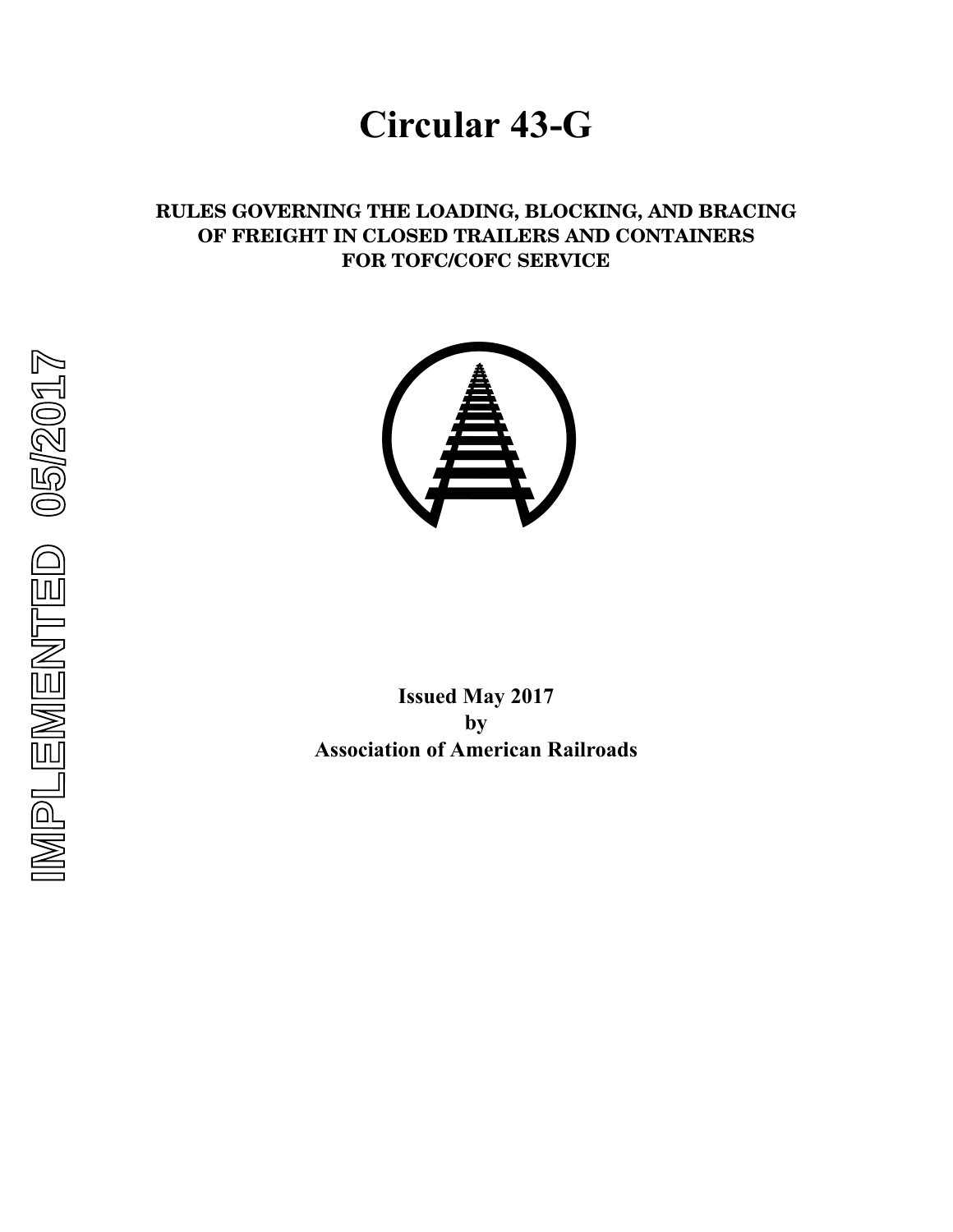(This Page Left Blank Intentionally)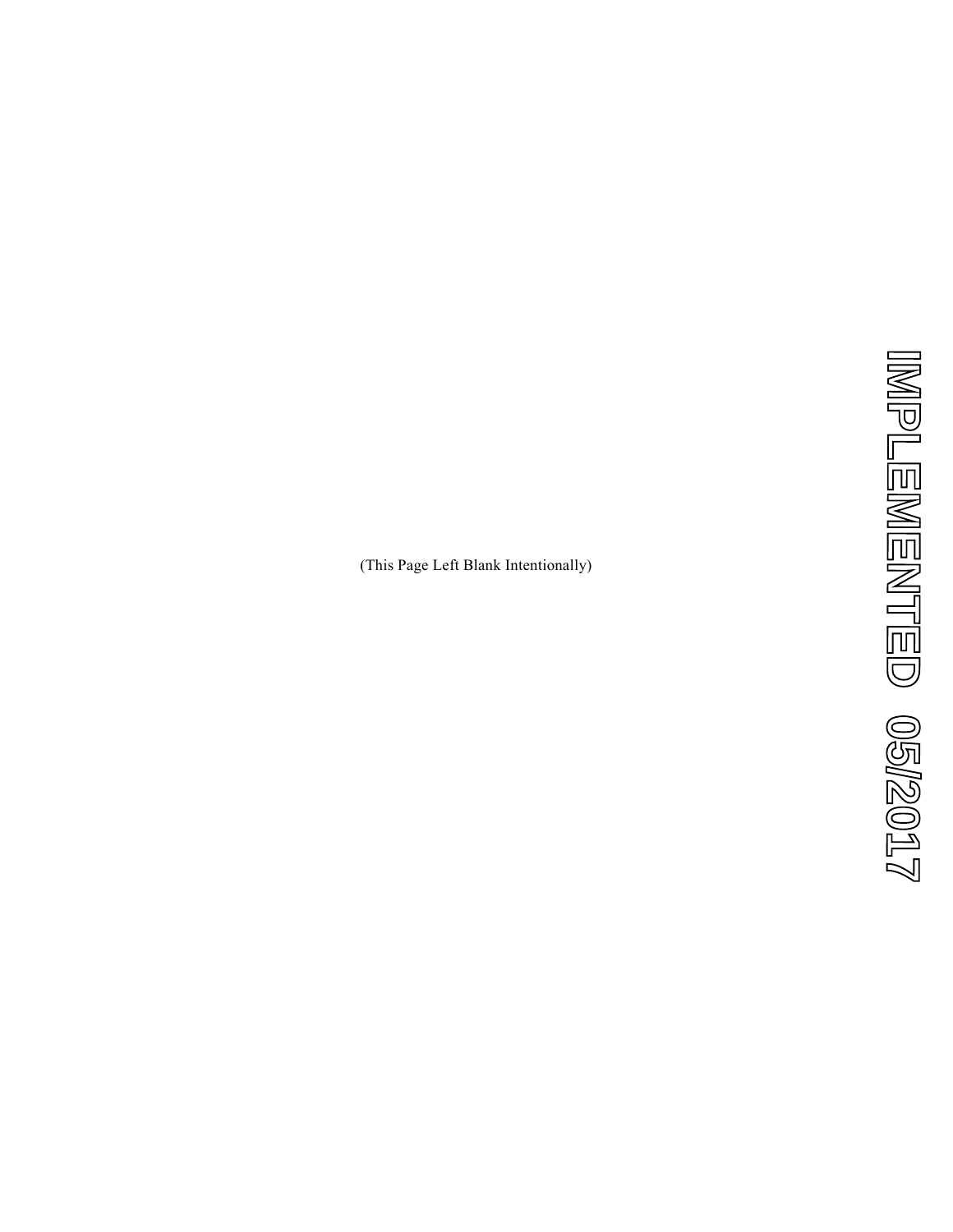# **A—INTRODUCTION**

These rules, which supersede all previous releases of Circular 43, apply both to trailers and containers regardless of shipping plan used. Reference to, or illustrations of, trailers in this publication includes both containers and trailers.

These rules are designed for the benefit of all parties concerned. By adhering to the rules, both lading and equipment will be protected in the absence of unusual circumstances.

It must be understood that trailers or containers may move in a backwards or reverse direction for all or a portion of their journey. During its journey, normal transportation forces will shift an unsecured load or cause lading to exert excessive pressure against the nose, rear doors, or sidewalls. It is therefore imperative that trailers or containers moving in rail service be loaded by the shipper in strict compliance with the General Rules as contained in this publication. Shipper is defined in these rules as that party or his agent who is responsible for the physical loading and securement of the lading in the trailer or container.

If loading rules, illustrations, or principles contained in this publication appear not to cover a specific shipment being tendered for TOFC/COFC movement, contact the origin carrier's *loss and damage prevention representative* for assistance and/or instructions.

Loading rules contained herein apply to shipments transported in the USA, Canada, and Mexico.

General information and approved loading methods for TOFC/COFC shipments are published in the AAR *Intermodal Loading Guide* .

# **B—GENERAL RULES**

The following rules have been formulated for the purpose of providing *safe* methods of loading closed trailers and containers and *must* be observed. The primary purpose of these rules is safe transit of trailers and containers from origin to destination. Reference to, or illustration of, trailers in this publication includes both trailers and containers.

# **1. Inspection and Selection of Equipment**

A. It is the equipment supplier's responsibility to furnish trailers or containers that are clean and have sound roofs, sides and end walls, smooth floors, and snug-fitting doors. **There must be no obvious damage, distress, weakened parts, or weakened sections.** Any exception is cause for rejection. **The trailer or container must be appropriate for the lading it is to transport.** The shipper also has a responsibility to inspect the trailer or container at origin to see that it is suitable to carry lading safely to destination.

B. It is important that **trailers or containers** be clean and free from nails and other protruding objects.

C. If trailer or container supplied is not suitable for loading and shipper elects to load this trailer or container rather than reject it, it is the shipper's responsibility to properly prepare the trailer or container.

D. When open top containers are equipped with tarpaulins or other types of coverings, the coverings must be of adequate construction to resist tearing or other forms of degradation brought about by such things as, but not limited to, wind, vibration, movement, and abrasion. No part or portion of the load may extend beyond the tarp line.

# **2. Load Planning**

A. Plan loading to prevent damage to lading and equipment. Lading that is obviously unsuitable for movement in a trailer or container, as far as safety in handling and protection to lading and equipment are concerned, is not to be loaded.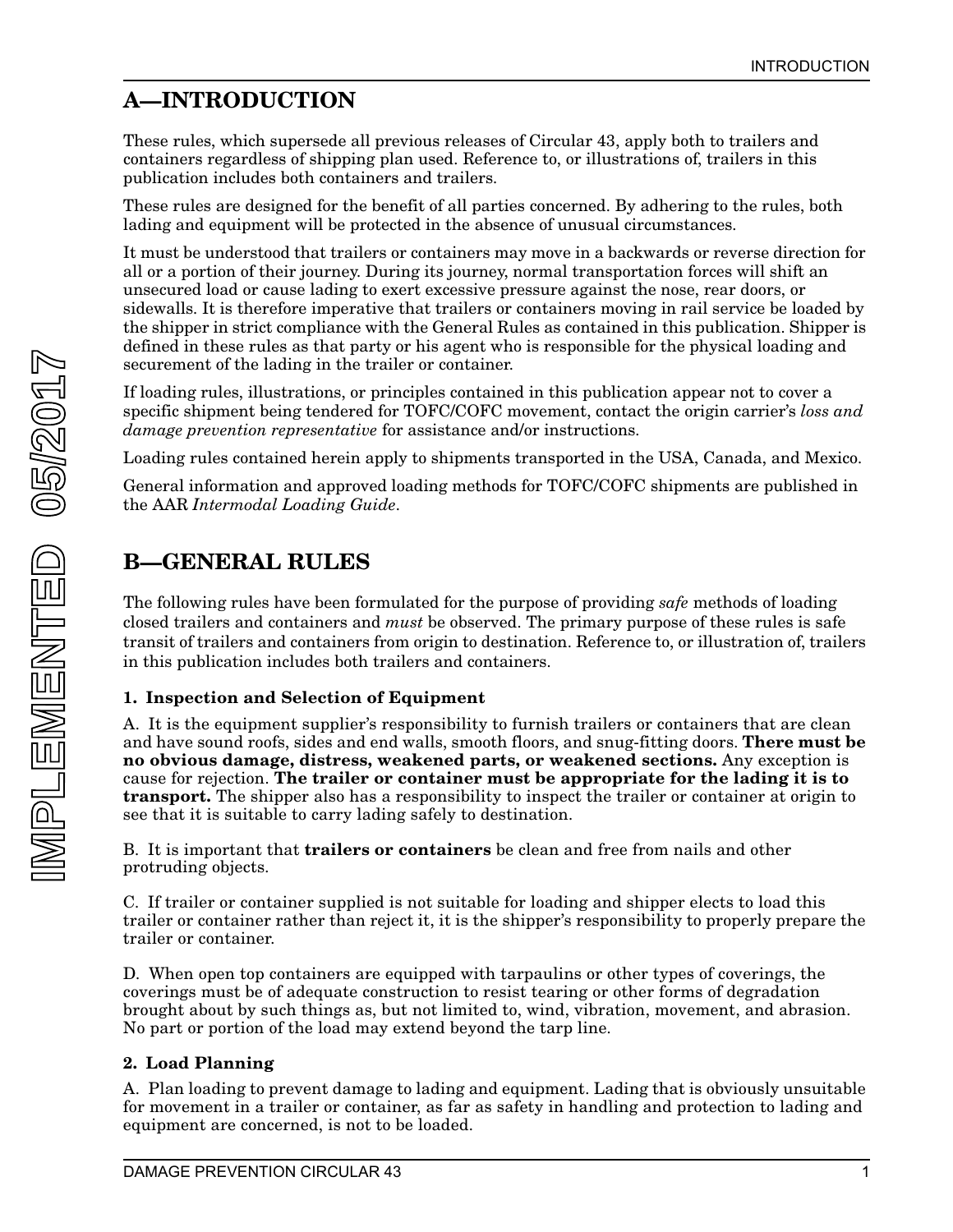# **3. Maximum Weights, Weight Distribution, and Center of Gravity**

A. The load weight *must not* exceed the limit as stated on the manufacturer's plate. Combined weight of trailer and lading may not exceed 65,000 lb. 1 Combined weight of container and lading may not exceed the weight specified below for the length of container being loaded:

| <b>Nominal Length (ft)</b> | <b>Maximum</b><br>Gross Weight (lb)a/<br>(Lading Plus Tare) |  |  |
|----------------------------|-------------------------------------------------------------|--|--|
| 53                         | 67,200                                                      |  |  |
| 48                         | 67,200                                                      |  |  |
| 45                         | 67,200                                                      |  |  |
| 40                         | 67,200                                                      |  |  |
| 28                         | 52,900                                                      |  |  |
| 20                         | 52,900                                                      |  |  |

#### **Table 1: Maximum gross weight vs. container length**

a/ Maximum weights as defined in current AAR *Manual of Standards and Recommended Practices*, Section I, Specification M-930, for containers and subject to revisions thereto.

B. Lading weight in trailers or containers must be evenly distributed both crosswise and lengthwise, and combined weight of lading and trailer or container must conform to all federal, state, provincial, and local regulations and transportation service requirements used at origin and to final destination. (See [Figures 1,](#page-6-0) [2,](#page-6-1) [3,](#page-6-2) and [4.](#page-6-3))

C. Combined center of gravity (measured from top of rail) of car, trailer or container, and load is not to exceed 98 in.

**Note:** The vertical center of gravity can be calculated only after the trailer or container is loaded onto a railcar.

### **4. Hazardous Materials/Hazardous Substances**

A. Loads containing any quantity of hazardous materials/hazardous substances must conform to the regulations of the agency of authority of the countries within which the shipment will move. Some but not all regulations are as follows:

- Department of Transportation Regulations as published in Bureau of Explosives Tariff 6000 series and supplements thereto
- Transportation of Dangerous Goods Regulations and supplements thereto, as administered by the Transport of Dangerous Goods Directorate (Transport Canada)
- Mexican shipments are governed by Bureau of Explosives Tariff 6000 series and supplements thereto.

B. Carrier is to be specifically informed on shipping orders as to the presence, type, characteristics, and volume of all hazardous materials/hazardous substances.

<sup>1</sup> Maximum weights as defined in current AAR *Manual of Standards and Recommended Practices*, Section I, Specification M-931, for trailers and subject to revisions thereto.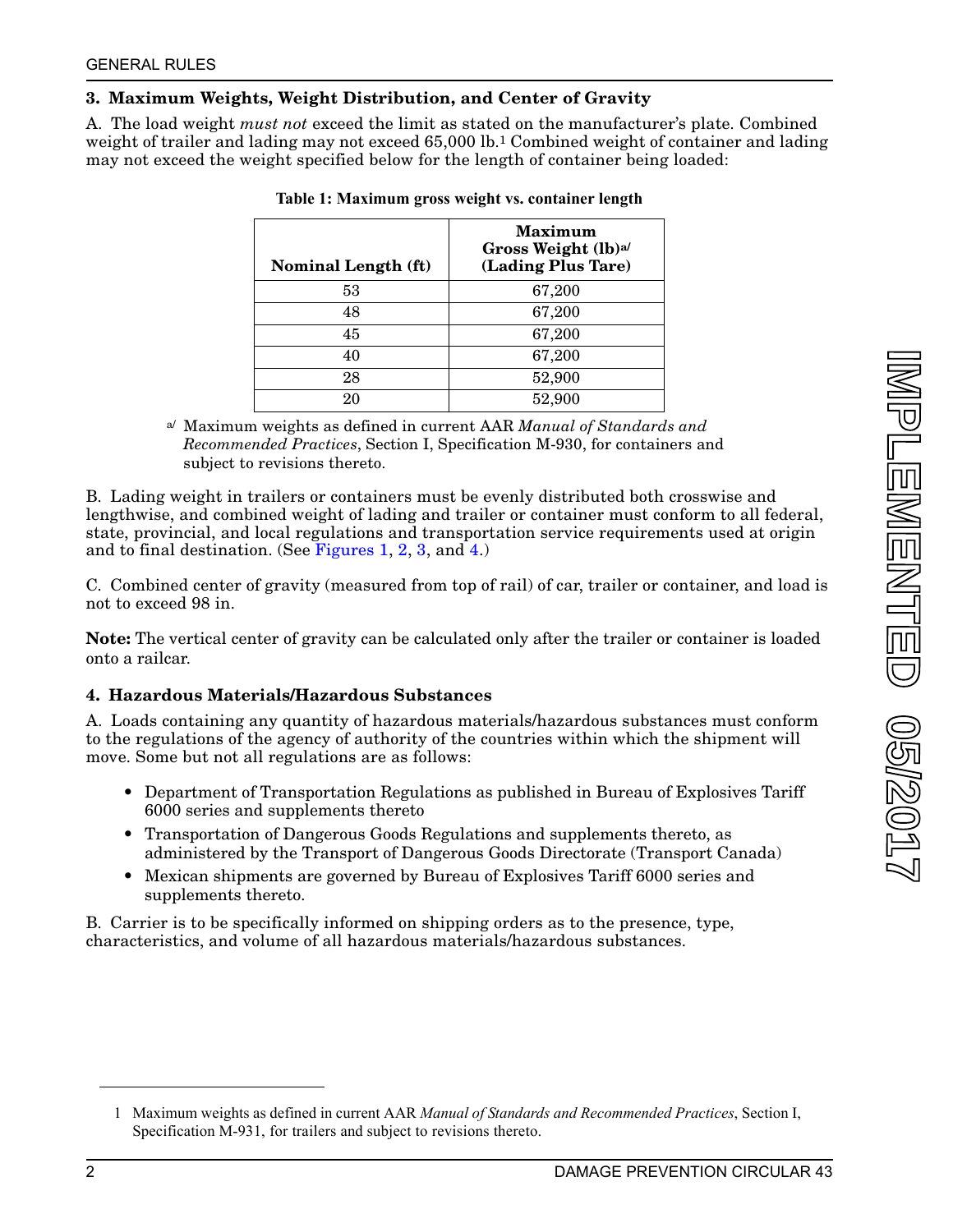# **5. Loading and Securement**

A. Secure lading to prevent both lengthwise and crosswise movement. If the lading is rigid in nature and/or very dense, such as boxes of nuts and bolts, machinery, metal beams, brick, lumber, cut paper, etc., or if the shape of the lading is such that the area of door contact is minimal, such as with cylindrical objects like drums or rolled paper, blocking and bracing is necessary. Vehicle doors are neither designed nor intended to restrain commodities with these characteristics. Such products must be loaded and secured in conformance with the rules and illustrations in this publication and in other applicable AAR commodity loading publications.

### *Trailer/container doors may not be used to secure loads containing hazardous materials.*

The doors of the vehicle, meeting AAR trailer specification M-931 and AAR container specification M-930, can be relied on to secure *non-hazardous materials* lading only under the following conditions:

1. The load consists of multi-unit lading such as boxes of food-stuff, tissue, or soft paper products, furniture, appliances, etc., not exceeding 40,000 lb, covering a minimum of 60% of the door area and evenly distributed throughout the vehicle.

2. Lading must be loaded tightly lengthwise and crosswise and flush to the rear doors of the vehicle allowing no room for movement. If any void exists, fill void space with recommended dunnage.

3. The doors must fit squarely, the hinges must be tight, and locking bars must be in good condition and function properly.

See *Intermodal Loading Guide*, Figure 3.38.

B. Fill voids and apply blocking and bracing to maintain proper lengthwise and crosswise weight distribution during transit and to prevent lading from damaging doors, nose, and walls or from falling out when doors are opened.

C. Secure machinery or other equipment that has a high center of gravity to prevent tipping. (See the *Intermodal Loading Guide*, Figure 3.1.)

D. Do not nail into the walls of trailers or containers. Toe-nailing is not permitted, except as specifically exempted by applicable AAR commodity loading publications.

E. Strapping used for load securement must be of sufficient strength and amount and be properly applied so as to secure the load from crosswise or lengthwise movement.

F. The combined joint strength of steel straps used must be equal to the weight of the lading being secured, except as provided in approved loading methods in the I*ntermodal Loading Guide,* Chapter 4. (See I*ntermodal Loading Guide,* Table 3.7.)

G. High-tension band sizes 1 1/4 in. and 2 in. used for load securements shall be marked to indicate manufacturer's or supplier's name and the letters "AAR." Markings shall consist of the letters "AAR"; the manufacturer's or distributor's name or abbreviated name; or registered trademark, or symbol, or AAR code consisting of two digits. Markings shall be in characters not less than 1/8 in. high for steel die imprint and not less than 1/4 in. high for paint, ink surface printing, or embossing, spaced at not more than 5 ft intervals. Markings applied to high tension bands manufactured to metric dimensions must be followed by the letter "M" of the same size as the original marking.

H. The combined joint strength of nonmetallic straps used must be equal to the weight of the lading being secured, except as provided in approved loading methods in the AAR *Intermodal Loading Guide.*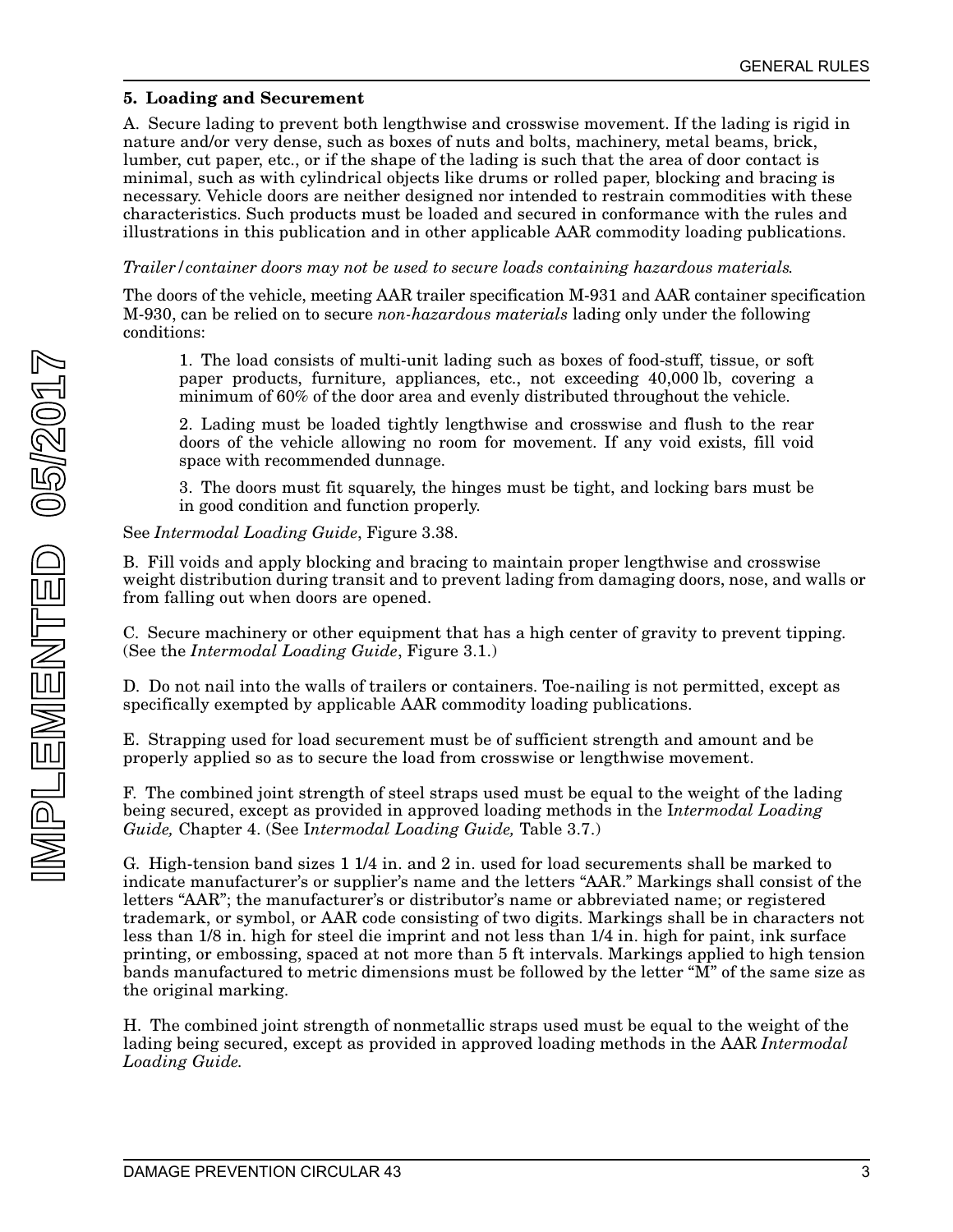<span id="page-5-0"></span>I. Coiled steel and other dense products must be stowed to conform to [Figure 3.](#page-6-2) A minimum of three runners each 2.7 ft long based on 48 in. on-center spacing are required for each skid or pallet for steel coils and similar products of concentrated weight weighing up to 3,500 lb. The following chart may be used as a guideline when shipping dense products greater than 3,500 lb.

| <b>DOMESTIC TRAILERS/CONTAINERS</b> |                                             |      |      |      |      |  |
|-------------------------------------|---------------------------------------------|------|------|------|------|--|
|                                     | <b>Spacing of Longitudinal Runners (ft)</b> |      |      |      |      |  |
| Payload<br>Weight                   | 4.0                                         | 5.0  | 6.0  | 7.0  | 8.0  |  |
| 4,000                               | 3.3                                         | 2.6  | 2.2  | 1.9  | 1.6  |  |
| 5,000                               | 4.1                                         | 3.3  | 2.7  | 2.3  | 2.0  |  |
| 6,000                               | 4.9                                         | 3.9  | 3.3  | 2.8  | 2.5  |  |
| 7,000                               | 5.7                                         | 4.6  | 3.8  | 3.3  | 2.9  |  |
| 8,000                               | 6.5                                         | 5.2  | 4.4  | 3.7  | 3.3  |  |
| 9,000                               | 7.4                                         | 5.9  | 4.9  | 4.2  | 3.7  |  |
| 10,000                              | 8.2                                         | 6.5  | 5.4  | 4.7  | 4.1  |  |
| 11,000                              | 9.0                                         | 7.2  | 6.0  | 5.1  | 4.5  |  |
| 12,000                              | 9.8                                         | 7.8  | 6.5  | 5.6  | 4.9  |  |
| 13,000                              | 10.6                                        | 8.5  | 7.1  | 6.1  | 5.3  |  |
| 14,000                              | 11.4                                        | 9.2  | 7.6  | 6.5  | 5.7  |  |
| 15,000                              | 12.3                                        | 9.8  | 8.2  | 7.0  | 6.1  |  |
| 16,000                              | 13.1                                        | 10.5 | 8.7  | 7.5  | 6.5  |  |
| 17,000                              | 13.9                                        | 11.1 | 9.3  | 7.9  | 6.9  |  |
| 18,000                              | 14.7                                        | 11.8 | 9.8  | 8.4  | 7.4  |  |
| 19,000                              | 15.5                                        | 12.4 | 10.3 | 8.9  | 7.8  |  |
| 20,000                              | 16.3                                        | 13.1 | 10.9 | 9.3  | 8.2  |  |
| 21,000                              | 17.2                                        | 13.7 | 11.4 | 9.8  | 8.6  |  |
| 22,000                              | 18.0                                        | 14.4 | 12.0 | 10.3 | 9.0  |  |
| 23,000                              | 18.8                                        | 15.0 | 12.5 | 10.7 | 9.4  |  |
| 24,000                              | 19.6                                        | 15.7 | 13.1 | 11.2 | 9.8  |  |
| 25,000                              | 20.4                                        | 16.3 | 13.6 | 11.7 | 10.2 |  |

#### **Table 2: Guide to minimum required length of longitudinal runners**

Individual carrier approval must be gained when shipping products of concentrated weight greater than 3,500 lb.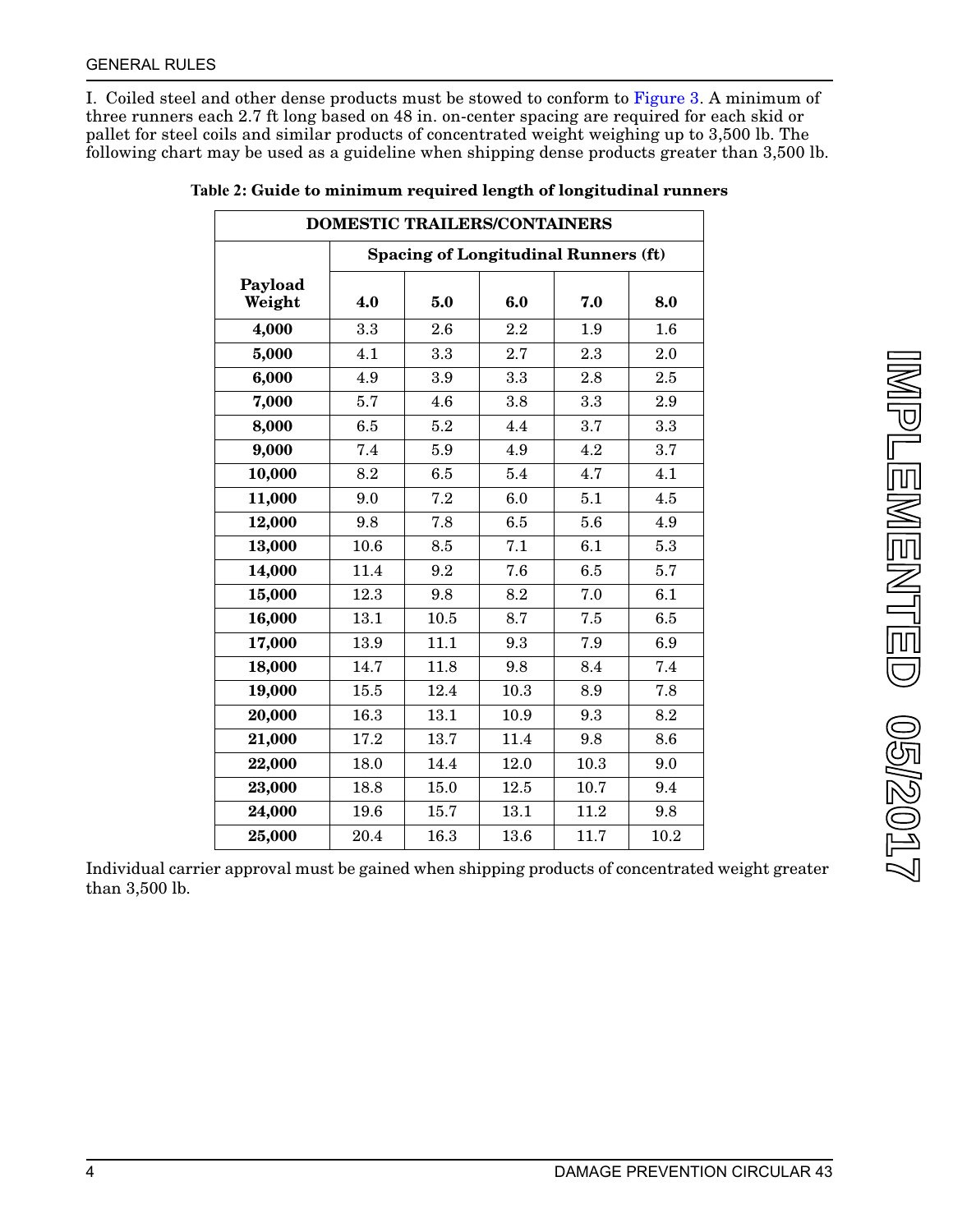# **6. Special Equipment**

Some trailers and containers are equipped with special interior fixtures. Properly fasten and lock such equipment in place. Properly secure all special equipment in trailers and containers when empty. The use of any type of material handling equipment to unlock and raise or lower and lock special equipment is prohibited.



<span id="page-6-0"></span>Trailers/containers are designed for uniform load distribution as shown. Distribute the lading equally between the rear tires and the king pin that transfers its load to the truck tractor.

**Figure 1**



<span id="page-6-1"></span>Units loaded in either position indicated are incorrect because weight is not equally distributed to tires and king pin.

**Figure 2**



#### **HIGHLY CONCENTRATED LOADS**

<span id="page-6-2"></span>Not more than 25,000 lb uniformly distributed in any 10 linear ft can be loaded on trailers meeting the specifications of AAR *Manual*<br>*of Standards and Recommended Practices*, Specification M-931 or on containers meeting M-930. Item A is a skid of adequate length, width, and construction to properly distribute weight. Trailers in intermodal service not

**Figure 3**



<span id="page-6-3"></span>TOFC trailers and containers on chassis are often left unsupported by truck tractors and are lifted by cranes. In positioning two concentrated weight units as illustrated, position the forward unit for equal weight distribution on the landing gear (approximately 10 ft from nose).

**Figure 4**